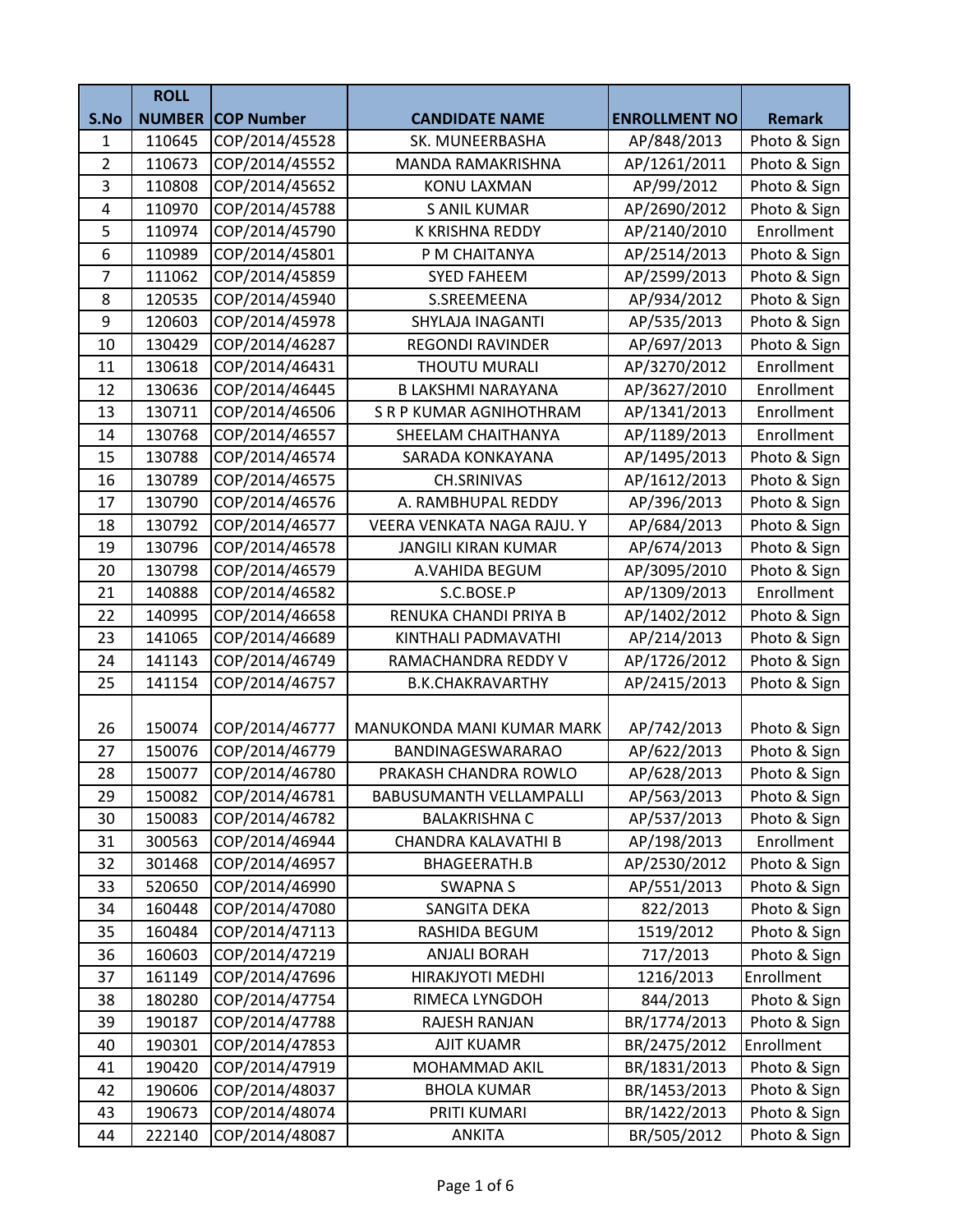|      | <b>ROLL</b> |                          |                                  |                      |               |
|------|-------------|--------------------------|----------------------------------|----------------------|---------------|
| S.No |             | <b>NUMBER COP Number</b> | <b>CANDIDATE NAME</b>            | <b>ENROLLMENT NO</b> | <b>Remark</b> |
| 45   | 200262      | COP/2014/48163           | PRIYAMVADA SINGH                 | CG/156/2013          | Photo & Sign  |
| 46   | 200264      | COP/2014/48164           | <b>GOKULANANAD MEHER</b>         | CG/106/2013          | Photo & Sign  |
| 47   | 210710      | COP/2014/48170           | SHAILENDRA KUMAR GUPTA           | CG/412/2013          | Photo & Sign  |
| 48   | 210808      | COP/2014/48245           | YOGESHWAR SHARMA                 | CG/7141/2010         | Photo & Sign  |
| 49   | 221146      | COP/2014/48385           | <b>VIKAS SAPRA</b>               | D/3447/2013          | Enrollment    |
| 50   | 221508      | COP/2014/48616           | RISHABH KAPOOR                   | D/1591/2013          | Enrollment    |
| 51   | 222695      | COP/2014/49414           | <b>SURABHI SHARMA</b>            | D/3349/2013          | Enrollment    |
| 52   | 222835      | COP/2014/49505           | ANUPAMA KUMAR                    | D/2871/2013          | Enrollment    |
| 53   | 222961      | COP/2014/49589           | <b>NAMISH BANSAL</b>             | D/2410/2013          | Enrollment    |
| 54   | 223033      | COP/2014/49638           | SANDEEP SINGH                    | D/3245/2013          | Enrollment    |
| 55   | 223685      | COP/2014/49904           | <b>RAHUL TYAGI</b>               | D/2229/2013          | Photo & Sign  |
| 56   | 223686      | COP/2014/49905           | <b>DIVANSHU SEHGUL</b>           | D/2926/2013          | Photo & Sign  |
| 57   | 471212      | COP/2014/49999           | <b>SURINA ANAND</b>              | D/2328/2013          | Photo & Sign  |
| 58   | 471329      | COP/2014/50054           | PARUL MEHRA                      | D/3252/2013          | Photo & Sign  |
| 59   | 471619      | COP/2014/50190           | RADHIKA BHATI                    | D/3705/2013          | Photo & Sign  |
| 60   | 471650      | COP/2014/50203           | <b>AKASH ANAND</b>               | D/1448/2013          | Photo & Sign  |
| 61   | 600012      | COP/2014/50303           | <b>SMITA CHANDRA</b>             | D/2382/2013          | Photo & Sign  |
| 62   | 600023      | COP/2014/47783           | <b>JANENDER MAHAJAN</b>          | D/2381/2013          | Photo & Sign  |
| 63   | 600025      | COP/2014/47784           | SANTOSH KUMAR SINGH YADAV        | D/1732/2013          | Photo & Sign  |
| 64   | 600026      | COP/2014/47785           | <b>NEHA SAXENA</b>               | D/1416/2011          | Photo & Sign  |
| 65   | 600031      | COP/2014/47786           | <b>VISHAL SINGH KANWAR</b>       | D/2283/2013          | Photo & Sign  |
| 66   | 600032      | COP/2014/47787           | <b>SANYAM JAIN</b>               | D/1311/2013          | Photo & Sign  |
| 67   | 600023      | COP/2014/62046           | <b>JANENDER MAHAJAN</b>          | D/2381/2013          | Photo & Sign  |
| 68   | 600025      | COP/2014/62047           | SANTOSH KUMAR SINGH YADAV        | D/1732/2013          | Photo & Sign  |
| 69   | 600026      | COP/2014/62048           | <b>NEHA SAXENA</b>               | D/1416/2011          | Photo & Sign  |
| 70   | 600031      | COP/2014/62049           | <b>VISHAL SINGH KANWAR</b>       | D/2283/2013          | Photo & Sign  |
| 71   | 600032      | COP/2014/62050           | <b>SANYAM JAIN</b>               | D/1311/2013          | Photo & Sign  |
| 72   | 222324      | COP/2014/62054           | <b>NEELAM</b>                    | D/144/2013           | Photo & Sign  |
|      |             |                          |                                  |                      |               |
| 73   | 230923      | COP/2014/50355           | MR.RONAK MANSUKHBHAI PANDYA      | G/3034/2013          | Photo & Sign  |
| 74   | 230946      | COP/2014/50366           | ARVINDKUMAR                      | G/1981/2012          | Photo & Sign  |
|      |             |                          | DHARMISHTABEN GOBARBHAI          |                      |               |
| 75   | 230969      | COP/2014/50380           | LUNAGARIYA                       | G/2931/2013          | Enrollment    |
| 76   | 231008      | COP/2014/50402           | <b>BAROT VIDHI PANKAJKUMAR</b>   | G/895/2013           | Enrollment    |
| 77   | 231152      | COP/2014/50485           | PANDITBHAI BAGUL                 | G/3022/2013          | Enrollment    |
| 78   | 231258      | COP/2014/50552           | PATEL KINJALBEN                  | G/1787/2013          | Enrollment    |
| 79   | 231294      | COP/2014/50577           | RAJESHVARIBEN RAJYAGURU          | G/3037/2013          | Photo & Sign  |
| 80   | 240456      | COP/2014/50709           | SHRADDHA N GOTECHA               | G/2743/2013          | Enrollment    |
| 81   | 240480      | COP/2014/50731           | ARCHANABEN                       | G/2411/2011          | Enrollment    |
|      |             |                          | <b>KOMAL CHANDRAKANT</b>         |                      |               |
| 82   | 240491      | COP/2014/50741           | BHADRESHWARA                     | G/3543/2013          | Photo & Sign  |
|      |             |                          |                                  |                      |               |
| 83   | 231428      | COP/2014/47788           | <b>BHAUMIK HARENDRABHAI SHAH</b> | <b>NA</b>            | Enrollment    |
|      |             |                          |                                  |                      |               |
| 84   | 231429      | COP/2014/47789           | ALPESH JAYENDRABHAI CHAUHAN      | <b>NA</b>            | Enrollment    |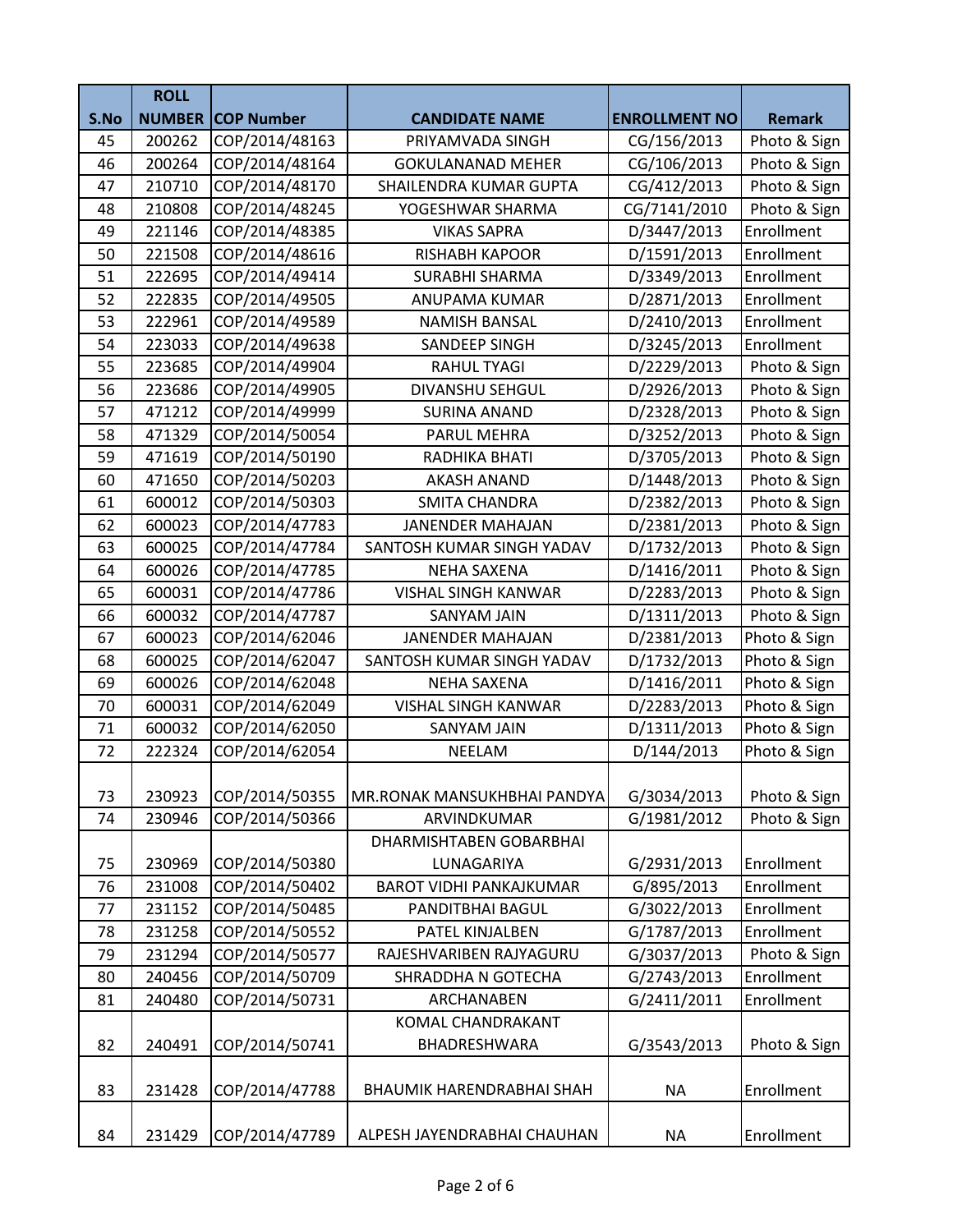|      | <b>ROLL</b>   |                   |                                 |                      |               |
|------|---------------|-------------------|---------------------------------|----------------------|---------------|
| S.No | <b>NUMBER</b> | <b>COP Number</b> | <b>CANDIDATE NAME</b>           | <b>ENROLLMENT NO</b> | <b>Remark</b> |
| 85   | 231117        | COP/2014/47790    | PATEL BHARGAVKUMAR KANUBHAI     | <b>NA</b>            | Enrollment    |
| 86   | 231428        | COP/2014/62051    | BHAUMIK HARENDRABHAI SHAH       | <b>NA</b>            | Enrollment    |
| 87   | 231429        | COP/2014/62052    | ALPESH JAYENDRABHAI CHAUHAN     | <b>NA</b>            | Enrollment    |
| 88   | 231117        | COP/2014/62053    | PATEL BHARGAVKUMAR KANUBHAI     | <b>NA</b>            | Enrollment    |
| 89   | 260199        | COP/2014/51052    | <b>RAJ MITHUN</b>               | HIM/52/2013          | Enrollment    |
| 90   | 260206        | COP/2014/51056    | YOGESHWAR SINGH RANA            | HIM/17/2013          | Enrollment    |
| 91   | 260213        | COP/2014/51062    | <b>SUNIL KUMAR</b>              | HIM/168/2013         | Photo & Sign  |
| 92   | 260293        | COP/2014/51122    | <b>HIMANSHU RATTAN</b>          | HIM/59/2013          | Photo & Sign  |
| 93   | 300319        | COP/2014/51658    | <b>SHILPA V HATTI</b>           | KAR/1476/2013        | Enrollment    |
| 94   | 300397        | COP/2014/51693    | RAJESHWARI H J                  | KAR/1475/2012        | Photo & Sign  |
| 95   | 300672        | COP/2014/51804    | <b>NEELOPANT SHRUTI</b>         | KAR/1913/2011        | Photo & Sign  |
| 96   | 300805        | COP/2014/51871    | <b>VENKATESHA M K</b>           | KAR/1085/2013        | Photo & Sign  |
| 97   | 300867        | COP/2014/51906    | NANDEESHA M                     | KAR/2537/2012        | Enrollment    |
| 98   | 300985        | COP/2014/46948    | MANJUNATHA M                    | KAR/2711/2012        | Photo & Sign  |
| 99   | 340484        | COP/2014/52731    | <b>RAMISHA V</b>                | K/241/2012           | Photo & Sign  |
| 100  | 340515        | COP/2014/52754    | NINUMOL KARUNAKARAN             | K/1258/2012          | Photo & Sign  |
| 101  | 200166        | COP/2014/52890    | <b>SAJJAN SINGH</b>             | MP/4131/2010         | Photo & Sign  |
| 102  | 410411        | COP/2014/52941    | <b>DHARMENDRA PATEL</b>         | MP/2446/2013         | Enrollment    |
| 103  | 410428        | COP/2014/52954    | MOHAMMAD MOAMBAR                | MP/2218/2013         | Photo & Sign  |
| 104  | 410429        | COP/2014/52955    | <b>GIRISH KUMAR PATEL</b>       | MP/2660/2013         | Photo & Sign  |
| 105  | 410445        | COP/2014/52969    | JITENDRA BRAMAHAN               | MP/1304/2013         | Enrollment    |
| 106  | 410510        | COP/2014/53004    | CHETNA SACHDEVA                 | MP/2096/2013         | Photo & Sign  |
| 107  | 410556        | COP/2014/53040    | <b>KAPIL ADHIKARI</b>           | MP/245/2011          | Enrollment    |
| 108  | 410579        | COP/2014/53062    | CHITRANJAN CHOUDHARY            | MP/1436/2013         | Photo & Sign  |
| 109  | 410584        | COP/2014/53064    | <b>AKHILESH SHARMA</b>          | MP/1733/2012         | Photo & Sign  |
| 110  | 410600        | COP/2014/53075    | <b>NARAYAN KURMI</b>            | MP/1668/2013         | Enrollment    |
| 111  | 410637        | COP/2014/53100    | <b>VIKASH KUMAR TIWARI</b>      | MP/1876/2013         | Enrollment    |
| 112  | 410648        | COP/2014/53106    | <b>ADITYA GUPTA</b>             | MP/2208/2013         | Enrollment    |
| 113  | 410650        | COP/2014/53108    | <b>SUDIPT PAWAR</b>             | MP/1849/2013         | Photo & Sign  |
| 114  | 410699        | COP/2014/53155    | RAJU MISHRA                     | MP/252/2012          | Enrollment    |
| 115  | 410704        | COP/2014/53160    | BRAJENDRA SINGH KUSHWAHA        | MP/1640/2013         | Photo & Sign  |
| 116  | 410711        | COP/2014/53167    | JEETENDRA KUMAR SINGH           | MP/2634/2013         | Photo & Sign  |
| 117  | 421383        | COP/2014/53174    | <b>GURUCHARAN SINGH SOLANKI</b> | MP/602/2013          | Photo & Sign  |
| 118  | 421459        | COP/2014/53229    | BHISMA KUMAR DEHARIYA           | MP/2199/2013         | Photo & Sign  |
| 119  | 421471        | COP/2014/53238    | <b>HARIOM MORYA</b>             | MP/1977/2013         | Enrollment    |
| 120  | 421539        | COP/2014/53288    | <b>GAJENDRA SINGH DHAKED</b>    | MP/2276/2013         | Photo & Sign  |
| 121  | 421624        | COP/2014/53345    | MUSHTAQUE AHMED                 | MP/2279/2013         | Enrollment    |
| 122  | 421717        | COP/2014/53411    | SUDHA CHANDRA                   | MP/2209/2013         | Photo & Sign  |
| 123  | 421779        | COP/2014/53457    | HITANSH SHARMA                  | MP/923/2012          | Enrollment    |
| 124  | 421817        | COP/2014/53484    | <b>MAYANK PRATAP SINGH</b>      | MP/1827/2013         | Enrollment    |
| 125  | 421881        | COP/2014/53524    | ANKUR URMALIYA                  | MP/2569/2013         | Enrollment    |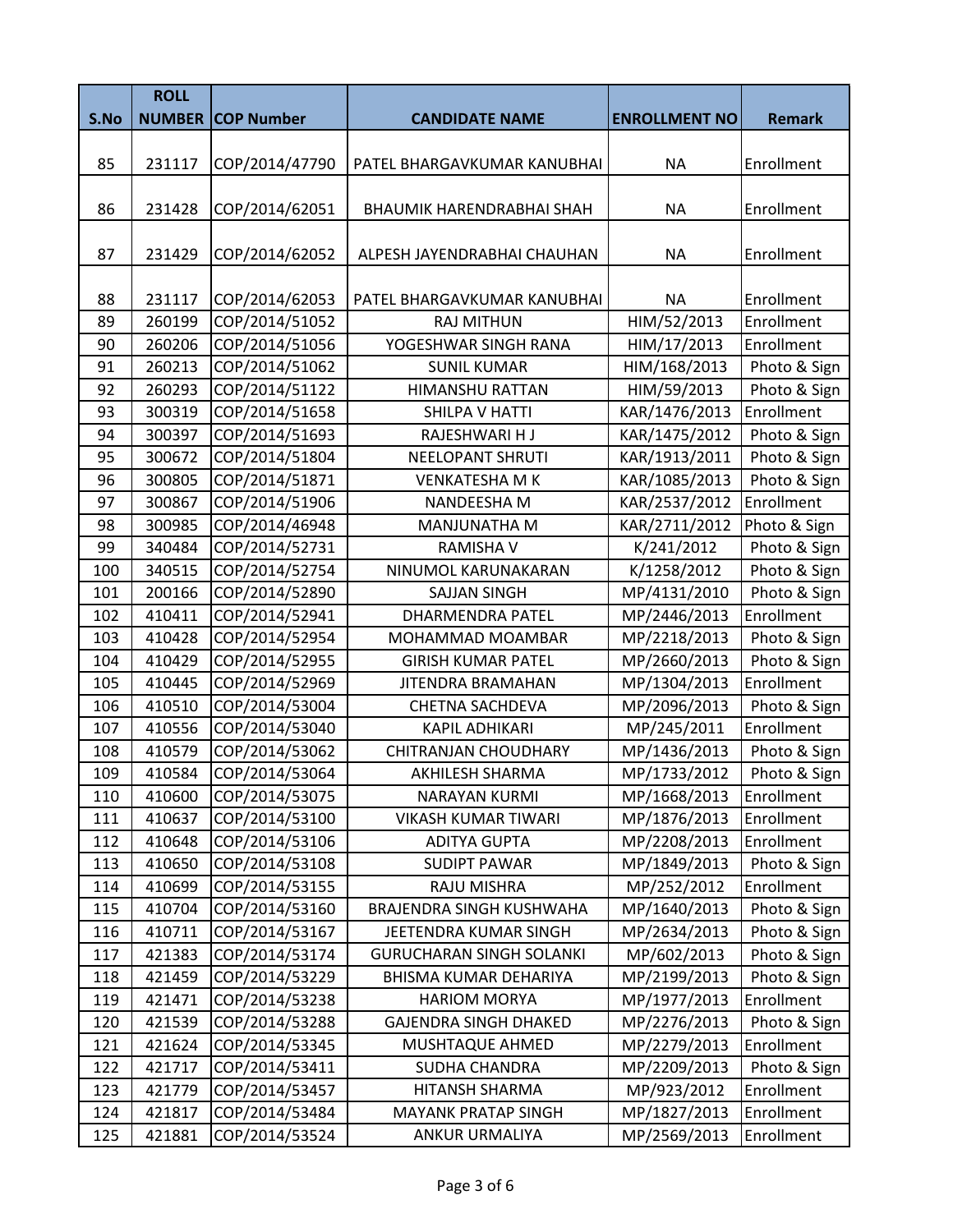|      | <b>ROLL</b>   |                   |                                 |                      |               |
|------|---------------|-------------------|---------------------------------|----------------------|---------------|
| S.No | <b>NUMBER</b> | <b>COP Number</b> | <b>CANDIDATE NAME</b>           | <b>ENROLLMENT NO</b> | <b>Remark</b> |
| 126  | 421885        | COP/2014/53526    | SANDHYA SINGH PAL               | MP/906/2012          | Enrollment    |
| 127  | 421950        | COP/2014/53579    | <b>KAMLESH SINGH TOMAR</b>      | MP/263/2013          | Photo & Sign  |
| 128  | 421951        | COP/2014/53580    | <b>MAHNAZ KHAN</b>              | MP/653/2012          | Photo & Sign  |
| 129  | 600004        | COP/2014/53605    | RAVI MALVIYA                    | MP/1775/2013         | Photo & Sign  |
| 130  | 130246        | COP/2014/53606    | NISHANT SHARMA                  | MAH/1699/2013        | Photo & Sign  |
| 131  | 350554        | COP/2014/53674    | <b>SHAIKH FEROZ</b>             | MAH/3016/2013        | Enrollment    |
| 132  | 350786        | COP/2014/53817    | JAGTAP ADINATH BABASAHEB        | MAH/2442/2013        | Enrollment    |
| 133  | 361200        | COP/2014/54064    | <b>MEGHA</b>                    | MAH/4552/2013        | Enrollment    |
| 134  | 361473        | COP/2014/54256    | KULKARNI AVISHA ARVIND          | MAH/4785/2013        | Enrollment    |
|      |               |                   |                                 |                      |               |
| 135  | 361594        | COP/2014/54337    | RANAWAT HARENDRAPAL SINGH       | MAH/3623/2013        | Enrollment    |
| 136  | 361918        | COP/2014/54555    | <b>BHAGAT SHEKHAR SURYAKANT</b> | MAH/4386/2013        | Photo & Sign  |
| 137  | 361922        | COP/2014/54559    | <b>AJAY KUMAR</b>               | MAH/5704/2013        | Enrollment    |
| 138  | 362166        | COP/2014/54751    | <b>WARRIER SREEDEVI RAJEEV</b>  | MAH/4094/2013        | Enrollment    |
| 139  | 362174        | COP/2014/54758    | <b>SHAIKH IMRAN NASIR</b>       | MAH/5888/2012        | Photo & Sign  |
| 140  | 362254        | COP/2014/54814    | PARDESHI ROHINI VILAS           | MAH/4347/2013        | Photo & Sign  |
| 141  | 362269        | COP/2014/54823    | PATIL BHARAT KALURAM            | MAH/515/2012         | Photo & Sign  |
|      |               |                   |                                 |                      |               |
| 142  | 370724        | COP/2014/54890    | SHARMA DARSHANA KISANLALJI      | MAH/5567/2012        | Photo & Sign  |
| 143  | 370736        | COP/2014/54901    | <b>GUPTA SURAJ GANGAPRASAD</b>  | MAH/4884/2013        | Enrollment    |
| 144  | 370750        | COP/2014/54912    | ZALKE BHUSHAN NILKANTHRAO       | MAH/4274/2013        | Enrollment    |
| 145  | 370877        | COP/2014/55033    | <b>GOUR REETA PANNALALJI</b>    | MAH/6056/2013        | Photo & Sign  |
| 146  | 370915        | COP/2014/55071    | RAJESH HIRALAL MOHBANSI         | MAH/5048/2013        | Photo & Sign  |
| 147  | 380295        | COP/2014/55166    | PRAMOD MAHADEV KALEKAR          | MAH/5399/2013        | Photo & Sign  |
| 148  | 390300        | COP/2014/55678    | SHARMA ASHISH GOPALLAL          | MAH/4624/2013        | Photo & Sign  |
| 149  | 400563        | COP/2014/55773    | NADKARNI PRUTHVIJA ARUN         | MAH/1749/2013        | Photo & Sign  |
|      |               |                   |                                 |                      |               |
| 150  | 560898        | COP/2014/55792    | PANDEY DHIRENDRA KUMAR O N      | MAH/6163/2012        | Enrollment    |
| 151  | 221637        | COP/2014/55850    | NITIN SHARMA                    | P/123/2013           | Enrollment    |
| 152  | 222167        | COP/2014/55872    | <b>SUBHASH</b>                  | P/20/2013            | Photo & Sign  |
| 153  | 222216        | COP/2014/55877    | ARSHDEEP SINGH                  | P/2963/2013          | Enrollment    |
| 154  | 222967        | COP/2014/55924    | <b>DHARMENDER</b>               | P/2353/2013          | Enrollment    |
| 155  | 223004        | COP/2014/55927    | <b>KAVITA RANI</b>              | P/1406/2013          | Enrollment    |
| 156  | 440173        | COP/2014/56041    | <b>VIRENDER SINGH</b>           | P/777/2013           | Photo & Sign  |
| 157  | 440199        | COP/2014/56065    | <b>JITENDER</b>                 | P/2350/2013          | Photo & Sign  |
| 158  | 440223        | COP/2014/56086    | NEERAJ                          | P/2239/2013          | Photo & Sign  |
| 159  | 440293        | COP/2014/56148    | MONIKA KAMBOJ                   | P/2889/2013          | Photo & Sign  |
| 160  | 440321        | COP/2014/56171    | <b>ANITA KUMARI</b>             | P/368/2013           | Enrollment    |
| 161  | 440536        | COP/2014/56357    | RAHUL TANWAR                    | P/2376/2011          | Enrollment    |
| 162  | 450628        | COP/2014/56408    | RAVINDER SINGH                  | P/2697/2013          | Photo & Sign  |
| 163  | 450977        | COP/2014/56689    | <b>RESHU GOEL</b>               | P/121/2013           | Photo & Sign  |
| 164  | 460543        | COP/2014/56750    | <b>VIPAN KUMAR</b>              | P/1719/2013          | Enrollment    |
| 165  | 460565        | COP/2014/56765    | LOVEINDER KAUR                  | P/2710/2012          | Photo & Sign  |
| 166  | 460579        | COP/2014/56776    | ARVIND KUMAR                    | P/2246/2013          | Photo & Sign  |
| 167  | 460627        | COP/2014/56816    | <b>HARPREET KAUR</b>            | P/1536/2013          | Photo & Sign  |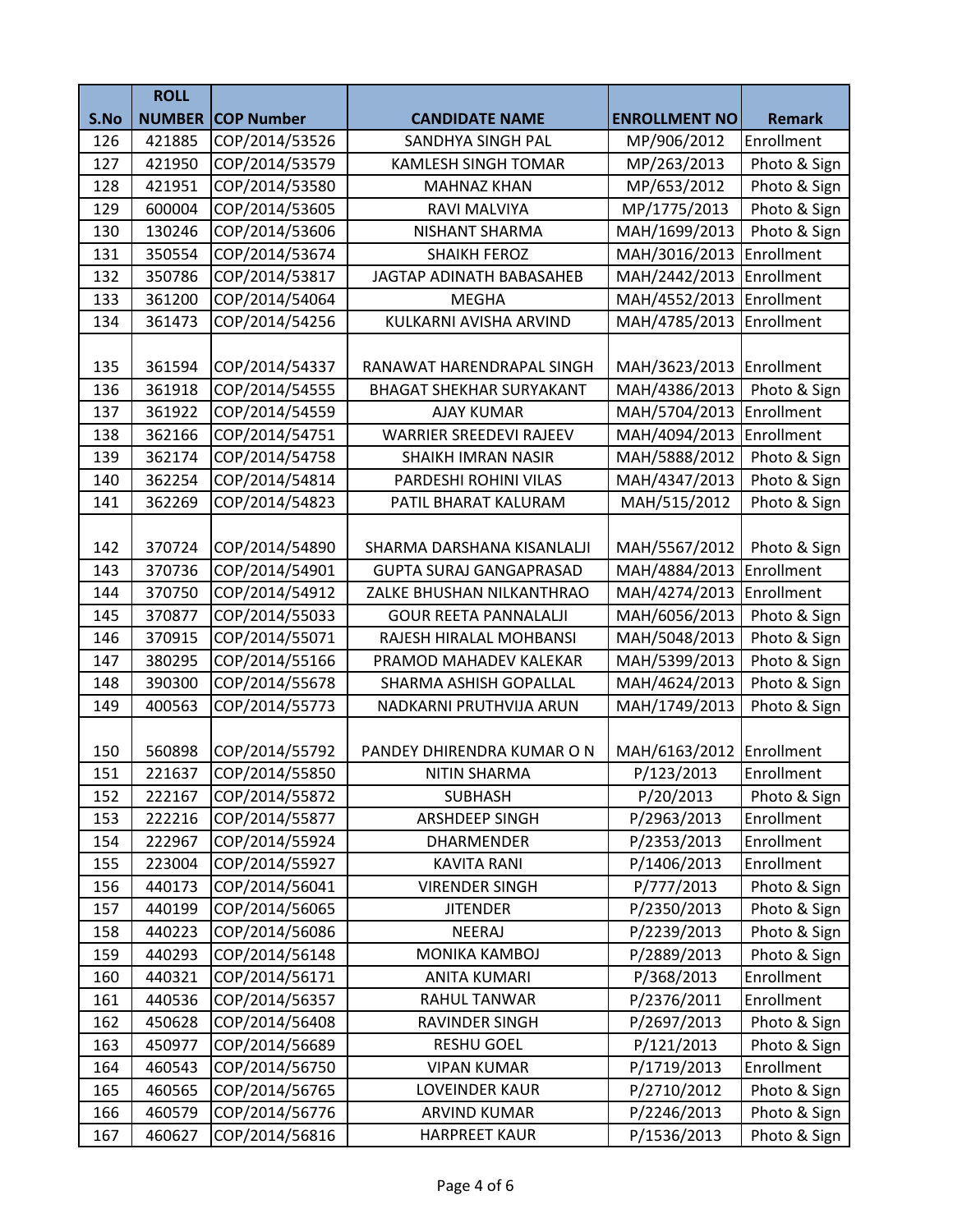|      | <b>ROLL</b>   |                   |                            |                      |               |
|------|---------------|-------------------|----------------------------|----------------------|---------------|
| S.No | <b>NUMBER</b> | <b>COP Number</b> | <b>CANDIDATE NAME</b>      | <b>ENROLLMENT NO</b> | <b>Remark</b> |
| 168  | 471287        | COP/2014/57099    | YASHPAL YADAV              | P/2610/2013          | Photo & Sign  |
| 169  | 471418        | COP/2014/57131    | <b>RAJ KISHOR</b>          | P/1100/2013          | Enrollment    |
| 170  | 471667        | COP/2014/57227    | <b>VIVEK YADAV</b>         | P/873/2013           | Enrollment    |
| 171  | 471676        | COP/2014/57229    | <b>RAM SINGH</b>           | P/1076/2013          | Enrollment    |
| 172  | 471719        | COP/2014/57255    | POONAM                     | P/1721/2013          | Enrollment    |
| 173  | 480235        | COP/2014/57293    | <b>DEEPAK KAPOOR</b>       | P/86/2012            | Enrollment    |
| 174  | 480334        | COP/2014/57386    | PARIDHI KALOTARA           | P/3368/2012          | Photo & Sign  |
| 175  | 480419        | COP/2014/57458    | <b>DALJEET SINGH SOHAL</b> | P/385/2012           | Photo & Sign  |
| 176  | 600019        | COP/2014/57475    | <b>VIRENDER</b>            | P/1246/2013          | Photo & Sign  |
| 177  | 600021        | COP/2014/57476    | <b>NEELAM MALIK</b>        | P/2186/2013          | Photo & Sign  |
| 178  | 600022        | COP/2014/57477    | <b>JYOTI SHARMA</b>        | P/2217/2013          | Photo & Sign  |
| 179  | 600029        | COP/2014/57478    | <b>MANU DEV</b>            | P/2475/2013          | Photo & Sign  |
| 180  | 600034        | COP/2014/57479    | <b>SUNITA SHARMA</b>       | P/249/2011           | Photo & Sign  |
| 181  | 221693        | COP/2014/57487    | <b>ARJUN BHASKAR</b>       | R/228/2012           | Photo & Sign  |
| 182  | 490475        | COP/2014/57543    | KUM. PRIYANKA GUPTA        | R/1473/2013          | Photo & Sign  |
| 183  | 490573        | COP/2014/57614    | <b>VIKAS KUMAR SAINI</b>   | R/513/2013           | Photo & Sign  |
| 184  | 490672        | COP/2014/57689    | NIJAMUDDIN PINDARA         | R/751/2012           | Enrollment    |
| 185  | 490931        | COP/2014/57884    | <b>GHANSHYAM</b>           | R/429/2013           | Enrollment    |
| 186  | 490986        | COP/2014/57926    | <b>RAMAN GUPTA</b>         | R/197/2013           | Photo & Sign  |
| 187  | 491067        | COP/2014/57995    | <b>ANJU GUPTA</b>          | R/1349/2011          | Photo & Sign  |
| 188  | 500771        | COP/2014/58046    | <b>ABHIJEET JOSHI</b>      | R/850/2012           | Enrollment    |
| 189  | 500780        | COP/2014/58051    | SHAKUNTLA MATORIA          | R/1630/2013          | Enrollment    |
| 190  | 500822        | COP/2014/58087    | NITYASH SOLANKI            | R/3160/2010          | Enrollment    |
| 191  | 500837        | COP/2014/58097    | <b>DASHRATH SINGH</b>      | R/1746/2012          | Enrollment    |
| 192  | 500874        | COP/2014/58125    | MOTILAL CHOUDHARY          | R/846/2013           | Enrollment    |
| 193  | 500903        | COP/2014/58148    | KAVITA KACHHWAHA           | R/1161/2013          | Photo & Sign  |
| 194  | 541095        | COP/2014/47782    | R SENTHIL PRABHU           | MS/1285/2011         | Photo & Sign  |
| 195  | 520499        | COP/2014/58344    | <b>J.SRINIVASAN</b>        | MS/164/2012          | Enrollment    |
| 196  | 520974        | COP/2014/58464    | <b>BALAKRISHNAN.M</b>      | MS/217/2013          | Enrollment    |
| 197  | 520994        | COP/2014/58474    | M BEERBALAN                | MS/3468/2012         | Enrollment    |
| 198  | 540484        | COP/2014/58597    | T JOHN JOSEPH              | MS/3725/2012         | Enrollment    |
| 199  | 540526        | COP/2014/58627    | SIVAJI. N                  | MS/3266/2010         | Enrollment    |
| 200  | 540923        | COP/2014/58868    | P.M. RAJA THIYANESWARAN    | MS/2936/2011         | Enrollment    |
| 201  | 600027        | COP/2014/58980    | <b>SRIRAM MOHAN</b>        | MS/2528/2013         | Photo & Sign  |
| 202  | 110723        | COP/2014/58981    | <b>J SAMIULLAH</b>         | MS/2115/2013         | Photo & Sign  |
| 203  | 300453        | COP/2014/58997    | P SHANMUGAPRIYAN           | MS/2075/2013         | Enrollment    |
| 204  | 301268        | COP/2014/59051    | A MURUGESAN                | MS/2269/2013         | Photo & Sign  |
| 205  | 510819        | COP/2014/59074    | R C SRINIVASAN             | MS/2399/2013         | Enrollment    |
| 206  | 510888        | COP/2014/59096    | <b>REENAKV</b>             | MS/2210/2012         | Enrollment    |
| 207  | 511029        | COP/2014/59138    | R.RAMESH                   | MS/482/2013          | Enrollment    |
| 208  | 511235        | COP/2014/59279    | <b>B SAMANTHEESWARAN</b>   | MS/3976/2012         | Enrollment    |
| 209  | 530843        | COP/2014/59410    | RAJASEKAR.S                | MS/1018/2011         | Enrollment    |
| 210  | 540541        | COP/2014/59419    | <b>K MURUGAN</b>           | MS/3269/2010         | Enrollment    |
| 211  | 540591        | COP/2014/59457    | SARAVANAN D                | MS/2059/2013         | Enrollment    |
| 212  | 540599        | COP/2014/59465    | <b>KALICHAMY V</b>         | MS/1273/2013         | Photo & Sign  |